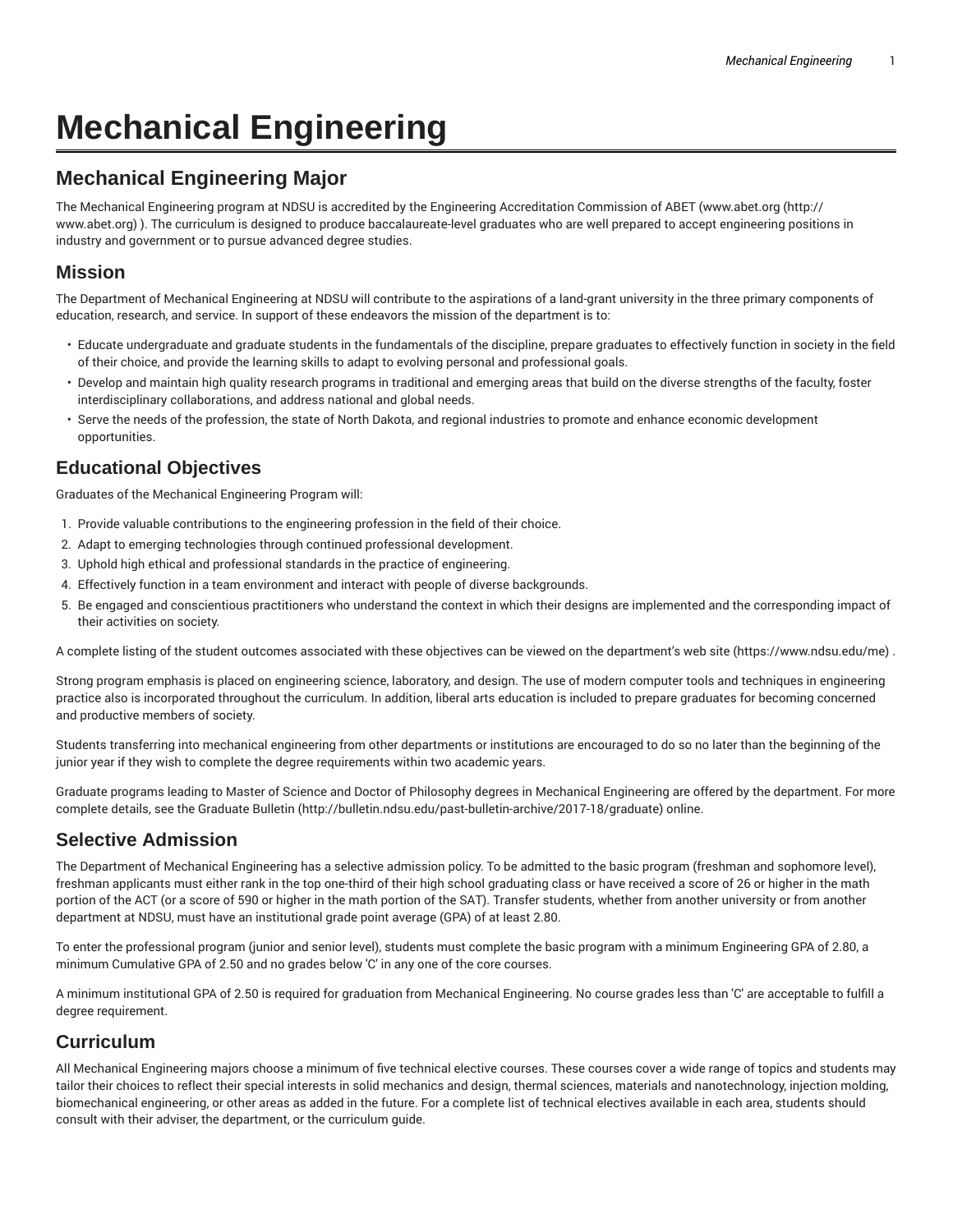# **Major Requirements**

# **Major: Mechanical Engineering**

**Degree Type: B.S.M.E. Required Degree Credits to Graduate: 129**

#### **General Education Requirements for Baccalaureate Degree**

- A list of approved general education courses is available here (http://bulletin.ndsu.edu/past-bulletin-archive/2017-18/academic-policies/ undergraduate-policies/general-education/#genedcoursestext) .
- General education courses may be used to satisfy requirements for both general education and the major, minor, and program emphases, where applicable. Students should carefully review the major, minor, and program emphases requirements for minimum grade restrictions, should they apply.

| Code                                                 | <b>Title</b>                           | <b>Credits</b> |
|------------------------------------------------------|----------------------------------------|----------------|
| <b>Communication (C)</b>                             |                                        | 12             |
| <b>ENGL 110</b>                                      | <b>College Composition I</b>           |                |
| <b>ENGL 120</b>                                      | <b>College Composition II</b>          |                |
| <b>COMM 110</b>                                      | <b>Fundamentals of Public Speaking</b> |                |
| Upper Division Writing <sup>+</sup>                  |                                        |                |
| <b>Quantitative Reasoning (R)</b> <sup>†</sup>       |                                        | 3              |
| Science and Technology (S) <sup><math>†</math></sup> |                                        | 10             |
| Humanities and Fine Arts (A) <sup>+</sup>            |                                        | 6              |
| Social and Behavioral Sciences (B) <sup>+</sup>      |                                        | 6              |
| Wellness (W) $^{\dagger}$                            |                                        | 2              |
| Cultural Diversity (D) <sup>*†</sup>                 |                                        |                |
| Global Perspectives (G) <sup>*†</sup>                |                                        |                |

Total Credits 39

May be satisfied by completing courses in another General Education category.

† May be satisfied with courses required in the major. Review major requirements to determine if a specific upper division writing course is required.

| Code            | <b>Title</b>                                              | <b>Credits</b> |  |  |
|-----------------|-----------------------------------------------------------|----------------|--|--|
|                 | <b>Mechanical Engineering Requirements:</b>               |                |  |  |
| ME 212          | <b>Fundamentals of Visual Communication for Engineers</b> | 3              |  |  |
| ME 213          | Modeling of Engineering Systems                           | 3              |  |  |
| <b>ME 221</b>   | <b>Engineering Mechanics I</b>                            | 3              |  |  |
| <b>ME 222</b>   | <b>Engineering Mechanics II</b>                           | 3              |  |  |
| <b>ME 223</b>   | <b>Mechanics of Materials</b>                             | 3              |  |  |
| ME 331          | Materials Science and Engineering                         | 4              |  |  |
| ME 351          | Thermodynamics I                                          | 3              |  |  |
| <b>ME352</b>    | <b>Fluid Dynamics</b>                                     | 3              |  |  |
| ME 361          | Introduction to Mechanical Engineering Profession         | 1              |  |  |
| ME 412          | <b>Engineering Measurements</b>                           | 3              |  |  |
| ME 421          | Theory of Vibrations                                      | 3              |  |  |
| <b>ME442</b>    | Machine Design I                                          | 3              |  |  |
| <b>ME443</b>    | Machine Design II                                         | 3              |  |  |
| <b>ME454</b>    | <b>Heat and Mass Transfer</b>                             | 3              |  |  |
| <b>ME 457</b>   | Thermal Systems Laboratory                                | 3              |  |  |
| ME 461          | Design Project I                                          | 3              |  |  |
| <b>ME462</b>    | Design Project II                                         | 3              |  |  |
| <b>MATH 129</b> | Basic Linear Algebra                                      | 3              |  |  |
| <b>MATH 165</b> | Calculus I (May satisfy general education category R)     | 4              |  |  |
| <b>MATH 166</b> | Calculus II                                               | 4              |  |  |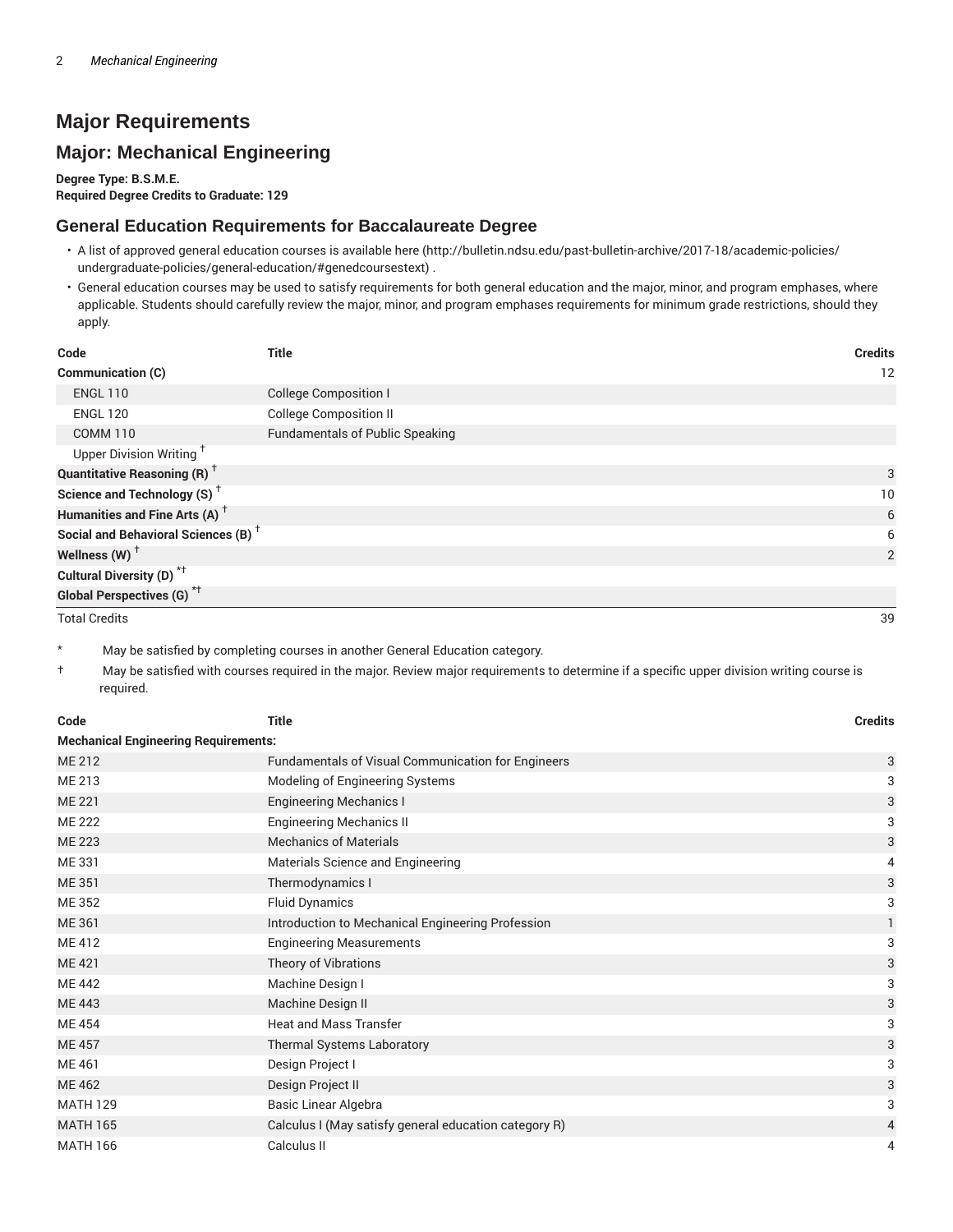| <b>MATH 259</b>                                            | <b>Multivariate Calculus</b>                                                                       | 3  |
|------------------------------------------------------------|----------------------------------------------------------------------------------------------------|----|
| <b>MATH 266</b>                                            | Introduction to Differential Equations                                                             | 3  |
| <b>CHEM 121</b>                                            | General Chemistry I (May satisfy general education category S)                                     | 3  |
| <b>CHEM 122</b>                                            | General Chemistry II (May satisfy general education category S)                                    | 3  |
| <b>ECE 301</b>                                             | <b>Electrical Engineering I</b>                                                                    | 3  |
| <b>ECE 303</b>                                             | <b>Electrical Engineering II</b>                                                                   | 3  |
| <b>ECE 306</b>                                             | <b>Electrical Engineering Lab I</b>                                                                | 1  |
| <b>ENGL 321</b>                                            | Writing in the Technical Professions (May satisfy general education category C)                    | 3  |
| <b>ENGR 402</b>                                            | <b>Engineering Ethics and Social Responsibility</b>                                                | 1  |
| <b>IME 330</b>                                             | <b>Manufacturing Processes</b>                                                                     | 3  |
| <b>PHYS 252</b>                                            | University Physics II                                                                              | 5  |
| & 252L                                                     | and University Physics II Laboratory (May satisfy general education category S)                    |    |
| Technical Electives: Select 15 credits from the following: |                                                                                                    | 15 |
| <b>ME332</b>                                               | <b>Engineering Materials II</b>                                                                    |    |
| ME 341                                                     | <b>Mechanics of Machinery</b>                                                                      |    |
| ME 353                                                     | Thermodynamics II                                                                                  |    |
| ME 415                                                     | Emerging Technologies in Mechanical Engineering                                                    |    |
| ME 423                                                     | Intermediate Mechanics of Materials                                                                |    |
| ME 433                                                     | <b>Composite Materials Science and Engineering</b>                                                 |    |
| <b>ME435</b>                                               | Plastics and Injection Molding Manufacturing                                                       |    |
| ME 437                                                     | <b>Engineering Ceramics</b>                                                                        |    |
| <b>ME468</b>                                               | Introduction to Biomechanics                                                                       |    |
| <b>ME470</b>                                               | Renewable Energy Technology                                                                        |    |
| <b>ME471</b>                                               | <b>Experimental Stress Analysis</b>                                                                |    |
| <b>ME472</b>                                               | Fatigue and Fracture of Metals                                                                     |    |
| <b>ME473</b>                                               | <b>Engineering with Polymeric Materials</b>                                                        |    |
| <b>ME474</b>                                               | <b>Mechanics of Composite Materials</b>                                                            |    |
| <b>ME475</b>                                               | <b>Automatic Controls</b>                                                                          |    |
| ME 476                                                     | <b>Mechatronics</b>                                                                                |    |
| <b>ME477</b>                                               | ME Finite Element Analysis                                                                         |    |
| <b>ME480</b>                                               | <b>Biofluid Mechanics</b>                                                                          |    |
| <b>ME481</b>                                               | Fundmentals of Energy Conversion                                                                   |    |
| <b>ME482</b>                                               | Fuel Cell Science and Engineering                                                                  |    |
| <b>ME483</b>                                               | Introduction to Computational Fluid Dynamics                                                       |    |
| ME 484                                                     | Gas Turbines                                                                                       |    |
| <b>ME 485</b>                                              | Heating, Ventilation and Air Conditioning                                                          |    |
| <b>ME486</b>                                               | Nanotechnology and Nanomaterials                                                                   |    |
| <b>ME487</b>                                               | <b>Internal Combustion Engines</b>                                                                 |    |
| <b>ME488</b>                                               | Introduction to Aerodynamics                                                                       |    |
| <b>ME489</b>                                               | Vehicle Dynamics                                                                                   |    |
|                                                            | Approved technical electives from other departments - no more than two courses from the following: |    |
| <b>ABEN 456</b>                                            | <b>Biobased Energy</b>                                                                             |    |
| <b>CPM 473</b>                                             | Polymer Synthesis                                                                                  |    |
| <b>CPM 474</b>                                             | <b>Applied Polymer Science</b>                                                                     |    |
| <b>CPM 475</b>                                             | <b>Coatings' Materials Science</b>                                                                 |    |
| <b>CPM 486</b>                                             | <b>Corrosion and Materials</b>                                                                     |    |
| <b>ECE 485</b>                                             | <b>Biomedical Engineering</b>                                                                      |    |
| <b>ECE 487</b>                                             | Cardiovascular Engineering                                                                         |    |
| <b>ECE 488</b>                                             | Cardiovascular Engineering II                                                                      |    |
| <b>IME 430</b>                                             | Process Engineering                                                                                |    |
| <b>IME 431</b>                                             | <b>Production Engineering</b>                                                                      |    |
| <b>IME 432</b>                                             | <b>Composite Materials Manufacturing</b>                                                           |    |
|                                                            |                                                                                                    |    |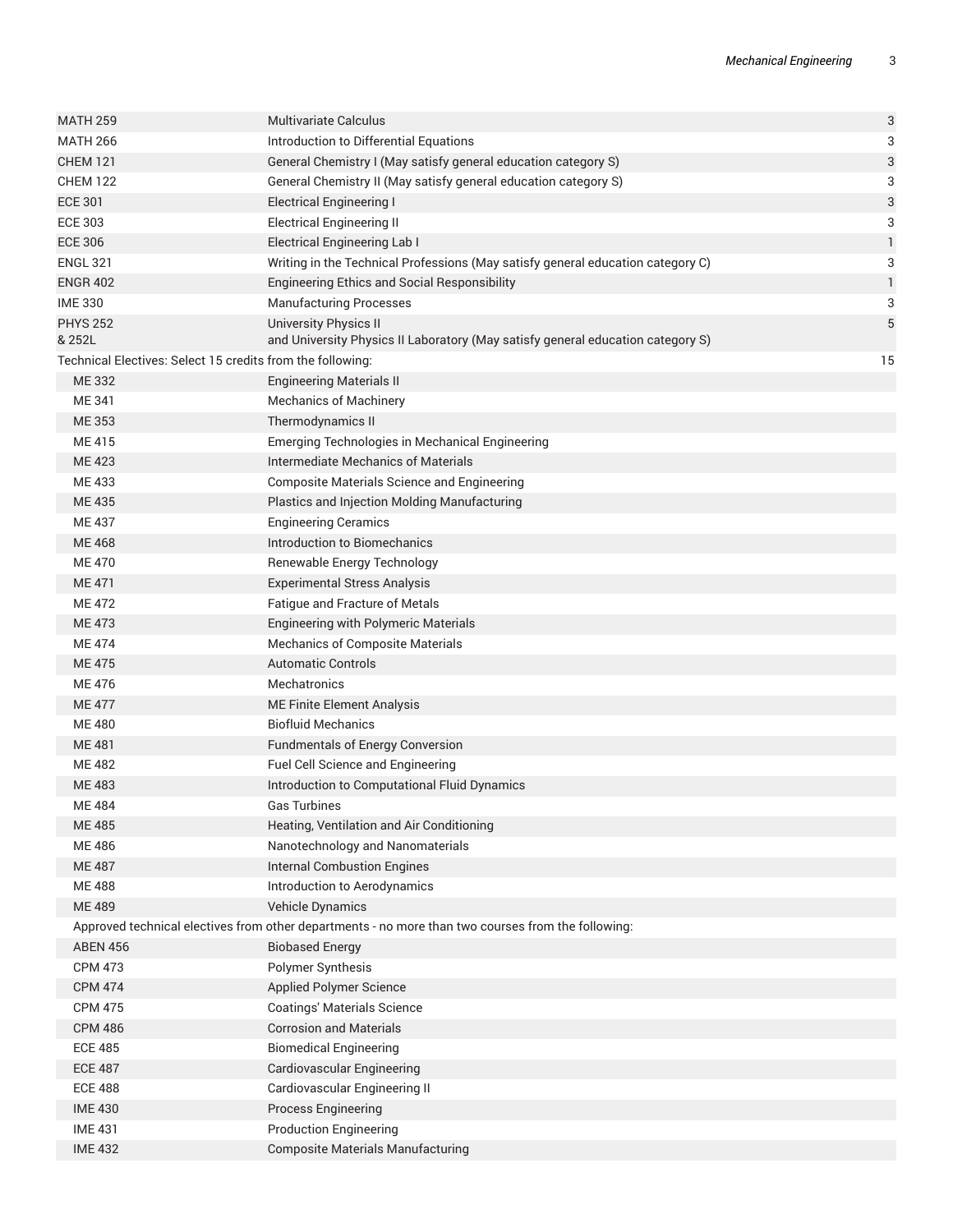| <b>IME 440</b>                               | <b>Engineering Economy</b>                   |  |
|----------------------------------------------|----------------------------------------------|--|
| <b>IME 460</b>                               | <b>Evaluation of Engineering Data</b>        |  |
| <b>PHYS 350</b>                              | <b>Modern Physics</b>                        |  |
| <b>PHYS 361</b>                              | Electromagnetic Theory                       |  |
| <b>PHYS 485</b>                              | <b>Quantum Mechanics I</b>                   |  |
| Courses cross-listed with other departments: |                                              |  |
| ME435/IME635                                 | Plastics and Injection Molding Manufacturing |  |
| ME/ABEN 479                                  | Fluid Power Systems Design                   |  |
| ME 486/CE 686                                | Nanotechnology and Nanomaterials             |  |
|                                              |                                              |  |

Total Credits 107

#### **Degree Requirements and Notes**

- A student must complete at least 60 semester credits of professional level course work in his/her program while in residence and enrolled in the college. Students transferring into the college from programs with professional accreditation are exempt from this residency requirement but are subject to the residency requirement of NDSU.
- No grades less than 'C' will be accepted to fulfill a course requirement.
- No more than six credits of approved technical electives may be taken outside the ME department.
- Admission to the Mechanical Engineering Professional program requires a minimum 2.80 Engineering GPA and a minimum 2.50 Cumulative GPA.
- A 2.50 cumulative GPA is required for graduation requirements.

# **Plan of Study**

# **Degree Total: 130**

**Freshman**

| <b>FICSILIIAII</b>                                        |                       |                           |
|-----------------------------------------------------------|-----------------------|---------------------------|
| Fall                                                      | <b>Credits Spring</b> | <b>Credits</b>            |
| <b>MATH 165</b>                                           | 4 MATH 166            | 4                         |
| <b>ENGL 110</b>                                           | 4 ENGL 120            | $\ensuremath{\mathsf{3}}$ |
| <b>CHEM 121</b>                                           | 3 CHEM 122            | $\ensuremath{\mathsf{3}}$ |
| Humanities Elective (Select from<br>approved gen ed list) | 3 ME 212              | $\mathfrak{S}$            |
| Social Science Gen Ed                                     | 3 ME 221              | 3                         |
|                                                           | Wellness Gen Ed       | $\sqrt{2}$                |
|                                                           | 17                    | 18                        |
| Sophomore                                                 |                       |                           |
| Fall                                                      | <b>Credits Spring</b> | <b>Credits</b>            |
| <b>MATH 129</b>                                           | 3 MATH 266            | $\ensuremath{\mathsf{3}}$ |
| <b>MATH 259</b>                                           | 3 COMM 110            | $\ensuremath{\mathsf{3}}$ |
| <b>IME 330</b>                                            | 3 PHYS 252<br>& 252L  | $\overline{5}$            |
| <b>ME 222</b>                                             | 3 ME 213              | 3                         |
| <b>ME 223</b>                                             | 3 ME 351              | 3                         |
| Humanities & Fine Arts Gen Ed                             | 3                     |                           |
|                                                           | $18\,$                | 17                        |
| Junior                                                    |                       |                           |
| Fall                                                      | <b>Credits Spring</b> | <b>Credits</b>            |
| <b>ECE 301</b>                                            | 3 ECE 303             | $\ensuremath{\mathsf{3}}$ |
| <b>ENGL 321</b>                                           | 3 ECE 306             | 1                         |
| ME 331                                                    | 4 ENGR 402            | $\mathbf{1}$              |
| ME 352                                                    | 3 ME 361              | $\mathbf{1}$              |
| <b>Technical Elective</b>                                 | 3 ME 442              | 3                         |